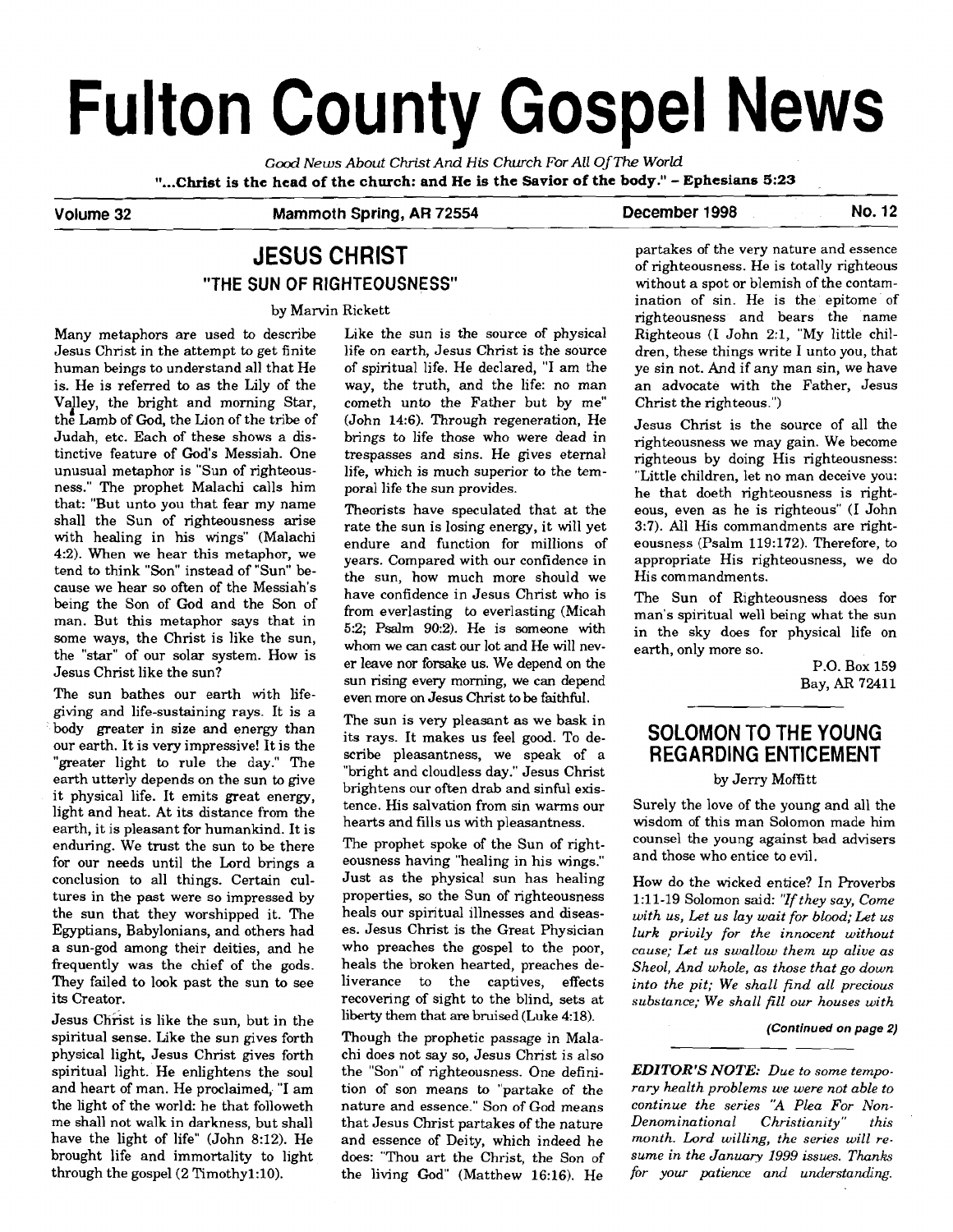# **FULTON COUNTY GOSPEL NEWS**  USPS Publication # 21 1780

... is a Periodical publication issued monthly by the Church of Christ at Third and Bethel (P.O. Box 251), Mammoth Spring, AR 72554-0251. POSTMASTER: Please mail all changes of address to the above address.

FCGN is mailed free of charge to any who care to receive it. We will be happy to add any names to the regular mailing list If you send in a name we must have a complete address, including number and street name. or R.R. or HCR number, plus box number, or a P.O. Box number and the NINE DIGIT ZIP CODE. This paper is supported by vol**untary** contributions for which we are grateful. Financial information will be **furnished** upon request. *Mail all* **address corrections or manuscripts to:** 

**FUL TON COUNTY GOSPEL NEWS** 

*P.* 0. *Box* **<sup>251</sup>** *Mammoth* **Spring,** *AR* **72554** 

| Ted J. Clarke  EDITOR          |  |
|--------------------------------|--|
|                                |  |
|                                |  |
| E-Mail  tedjc@centuryinter.net |  |

## **(Continued from page 1)**

*spoil; Thou shalt cast thy lot among us; We will all have one purse: My son, walk not thou in the way with them; Refrain thy foot from their path: For their feet run to evil, and they make haste to shed blood. For in vain is the net spread in the sight of any bird: And these lay wait for their own blood; They lurk privily for their own lives. So are the ways of every one that is greedy of gain; It taketh away the life of the owners thereofi"* The wicked promise to lurk secretly for the innocent. Sometimes secrecy can be part of the allurement of sin. The adulteress and the harlot say, *"Stolen waters are sweet, and bread eaten in secret is pleasant"* (Proverbs 9:17). In writing the words, *"lurk for the innocent without cause,"* Solomon puts down not the words the wicked use but the actual truth. **(13) PRECIOUS POSSESSIONS AND SPOIL.** The wicked next entice by greed. Later, Solomon warns us, *"But he who hastens to be rich will not go unpunished"* (Proverbs 28:20). If they sought wisdom they would learn that the Lord is the one to make poor or rich (1 Samuel 2:7). The treasuries which come from wickedness do not really their own peace, and forage for their Thirteen components of love are identi-<br>profit (Proverbs 10:2). Real treasure is own death. (19) What is their motiva- fied in 1 Corinthians 13:4-7: profit (Proverbs 10:2). Real treasure is own death. (19) What is their motiva-<br>found in righteousness, wisdom, and tion? They are GREEDY FOR GAIN. suffereth long, and is kind; charity envimaterially poor and spiritually rich be- at the price of gold. And all the while

fore we go to heaven? Riches have wings (Proverbs 23:4), and in a brief time we can learn the hard way, "Shrouds have no pockets." Toward the end all learn that what we should have striven for in this life is found in piety - "peace!" Jesus says to send your riches on ahead (Matthew 6:19-20). Besides, the more one loves money, the less satisfied he is with money; and when one is greedy of abundance. abundance makes him dissatisfied with increase (Ecclesiastes 5:lO). Seek contentment (1 Timothy 6:6) and peace (1 Peter 3:lO-ll), if you want to be happy. **(14) CAST LOT AMONG US.** Then comes the enticement of equal comraderie and good companionship. Slowly we all will learn the lesson one spake, "It is better to be alone than in bad company." Thieves, like all who pamper the flesh, are brutish. You can no more expect care, love and honor among thieves than you can expect one dog to wait for another. Then when confession time has come, you will not have to learn that the first law of human nature is rank survival. (15-16) **Don't walk with them.** Solomon even says keep your feet from their path. One of the ancients, after he had suffered a horrible, terrifying shipwreck, had his window facing the sea bricked over, lest it lure him again, by its beauty and peacefulness, to ever travel on it once more. This young son cannot see in the distance where blood flows and money is ripped from poor and pitiful fingers. Cries, senseless violence, and murder are down the path. Exercise your higher faculties. There is still time to recognize the best of all ways out of such paths is to never enter. **(17) VAIN IS THE NET SPREAD WHILE THE BIRD WATCHES.**  The bird sees, but it cannot comprehend. Violent men are not wise men. They cannot see far into the future. God save the young person who is only motivated by short-term rewards. Old men see best in the distance. (18) But some grow blind before they grow old. Solomon next says they lay wait for their own blood. How many are blown up with bombs which they made to kill others? How many died with guns or knives in their hands, weapons which were intended for the innocent? Don't plant one foot in their path. Down there they plunder their self respect, steal tion? They are GREEDY FOR GAIN. truth; but in our brief life, why not be Many a crime and many a death comes eth not; charity vaunteth not itself, is<br>materially poor and spiritually rich be- at the price of gold. And all the while not puffed up, Doth not

greed is ever in the irritating company of all - mighty discontent.

> The grandson says, "I'm going to make a million dollars. "Then what will you do?" The aged grandfather replied. "Then I'll make another million, then another, and another." "After all that, what will you do in the end?"

> "Well," the grandson replied, trying to sound wise and philosophical, I'll get a comfortable couch and lie peacefully in the shade and enjoy the song of the birds and the stir of the gentle breeze."

"Yes," the grandfather said, "But you can go do all that right now."

> P.O. Box 1275 Portland, **TX** 78374

# **"I PRAY THAT YOUR LOVE MAY ABOUND YET MORE AND MORE"**

# by Bob Winton

"And this I pray, that your love may abound yet more and more *in* knowledge and in all judgement; That ye may approve things that are excellent; that ye may be sincere and without offence till the day of Christ; Being filled with the fruits of righteousness, which are by Jesus Christ, unto the glory and praise of God" (Philippians 1:9-11).

The apostle's prayers in behalf of the saints at Philippi included several components which we would do well to include in our prayers for each other. A closer look at these items will help us to appreciate their value.

Paul prayed for an increase of their love. Love can expand and grow; it can increase in its degree, intensity, and scope. It can abound more and more to include not only brethren, friends, and relatives, but also enemies, neighbors, and strangers. We can increase our love for God and his word. The apostle specifies two areas in which he prayed for an increase in their love: in knowledge and all discernment.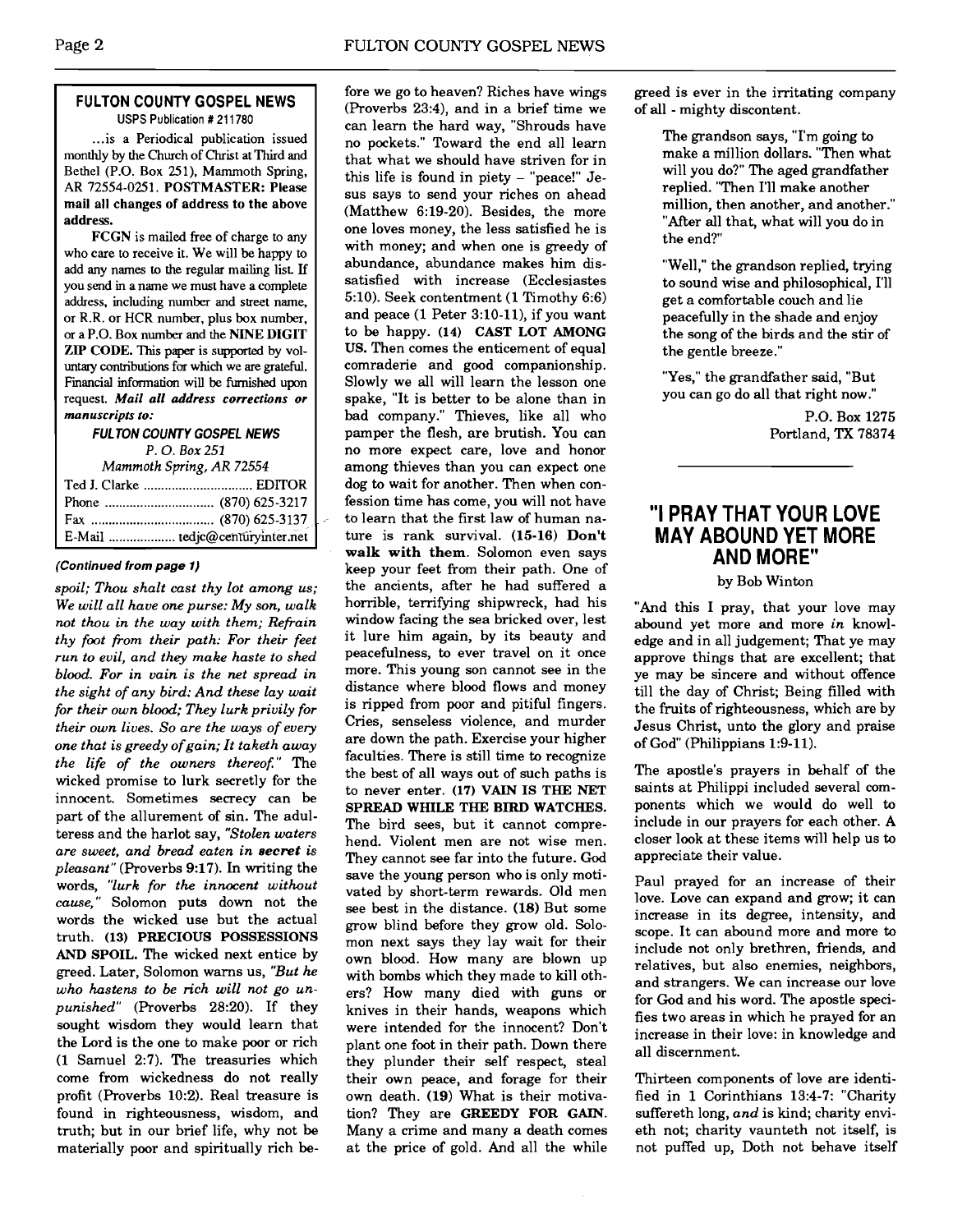unseemly, seeketh not her own, is not easily provoked, thinketh no evil; Rejoiceth not in iniquity, but rejoiceth in the truth; Beareth all things, believeth all things, hopeth all things, endureth all things." Knowledge and discernment are incorporated into these thirteen attributes of love. Love is the guiding force behind a Christian's relationship with both God and man. "And though I bestow all my goods to feed *the poor,*  and though I give my body to be burned, and have not charity, it profiteth me nothing" (1 Cor. 13:3). "If any man love not the Lord Jesus Christ, let him be Anathema Maranatha" (1 Cor. 16:22). "If a man say, I love God, and hateth his brother, he is a liar: for he that loveth not his brother whom he hath seen, how can he love God whom he hath not seen? And this commandment have we from him, that he who loveth God love his brother also" (1 John 4:20,21).

When we increase in knowledge of God's word, we can increase in love. Without knowledge of the Bible we would not know about the necessity of love and what love is. Love without knowledge in religion is aimless and dangerous. It can cause one to ignore sin and error, and to disregard truth. "Till we all come in the unity of the faith, and of the knowledge of the Son of God, unto a perfect man, unto the measure of the stature of the fulness of Christ: That we *henceforth* be no more children, tossed to and fro, and carried about with every wind of doctrine, by the sleight of men, and cunning craftiness, whereby they lie in wait to deceive" (Eph, 4:13,14). Zeal without knowledge is also dangerous (cf. Rom. 10:l-3). Excitement is to the soul what fever is to the body: it can be indicative of some great problem.

Knowledge is the key to living the Christian life successfully. We cannot do our duty unless we know our duty; the only way to learn it is through study. "Study to show thyself approved unto God, a workman that needeth not be ashamed, rightly dividing the word of truth" (2 Tim. 2:15). "And beside this, giving all diligence, add to your faith virtue; and to virtue knowledge" (2 Pet. 1:5). "But grow in grace, and in the knowledge of our Lord and Savior Jesus Christ. To him be glory both now and forever. Amen" (2 Pet. 3:18).

With increased knowledge, we can better see our obligations, better understand our blessings, and better appreciate the promises given us. Therefore, increased knowledge places our faithfulness on a surer foundation. "Therefore whosoever heareth these sayings of mine, and doeth them, I will liken him unto a wise man, which built his house upon a rock: And the rain descended, and the floods came, and the winds blew, and beat upon that house; and it fell not: for it was founded upon a rock" (Matt. 7:24-25).

Increased knowledge leads to fuller obedience. Read Matthew 5:38-48; Romans 12; 2 Peter 1:l-12. We cannot do what we do not know; we cannot tell what we have not learned; we cannot learn without study; and study demands diligence and effort in order to learn.

By growing in knowledge, we increase our discernment. "But strong meat belongeth to them that are of full age, *even* those who by reason of use have their senses exercised to discern both good and evil (Heb. 5:14). If our knowledge is weak, we will not have the perception to see why certain kinds of dancing, alcoholic beverages, common by-words, certain apparel, and religious error are sinful.

We need discernment to recognize truth and error, and evil and good. "And have no fellowship with the unfruitful works darkness, but rather reprove them .... Wherefore be ye not unwise, but understanding what the will of the Lord is" (Eph.5:11,17).

In our prayers for one another, let us remember to pray that the love of each of us might abound more and more in knowledge and in all discernment.

> 234 Chapel Hill Dr. Gallipolis, OH 45631

# **"ARE YOU A PEACE-MAKER"**

by Ted **J.** Clarke

In His Sermon on the Mount Jesus said, "Blessed are the peacemakers: for they shall be called the children of God." Peacemaking is one of the characteristics which can be seen in God's children. Can it be seen in you? If not, can you truly be called a child of God? Do you believe that your baptism or attendance at worship services can make up for your lack in being a peacemaker? All of us may struggle at times with our relationships with others, but are you one of those who really tries to be at peace

with others? Do you try to encourage others to make peace when they may be "riled up" at another? I am concerned that we do not have as many peacemakers at times as we have troublemakers.

It is obvious that sometimes people are going to be at odds with one another. We can get upset with relatives, friends, co-workers, neighbors, spouses, preachers, elders, strangers and a host of other types of people; some close to us, others not so close. Our Lord also said in His Sermon on the Mount, "Therefore all things ye would that men should do to you, do ye even so to them" (Matthew 7:12). This "Golden Rule" is forgotten or not practiced consistently by many of us. How do we want to be treated by others? The Lord says when we figure that out, that is the way we should treat others!

Do we want people who are upset with us going around behind our backs talking to others, trying to get others stirred up about how terrible we are? Do we want those who are upset with us about something making hateful remarks to us, or taking "pot-shots" at us as they pass by, without ever giving us a chance to discuss what they are upset about? Why is it that we can so freely talk to everyone about the person that we have a problem with, but we will not go in love to talk with that person? Many times the person you are upset with doesn't know that you are upset or doesn't know the reason why you are disturbed. The Lord's instruction to be a peacemaker obligates us to make peace, not stir up dissension. You may have a legitimate complaint about something or someone, but you can sin by creating hatred, strife, and divisions and miss heaven! Read Galatians 5:19-21 and notice that these things are sins which will cause us to be eternally lost, while "peace" is a fruit of the Spirit which those in Christ will show in their lives (verses 22-24).

Peace-breakers can be those who engage in hurtful gossip with others,'but will not give any effort to make peace with the one about whom they gossip. These are not sins that the Lord will overlook. They destroy lives and hurt the work of the church, separating Christians and killing love we are to have for on another. Are you maker or breaker of peace?

> P.0. Box 251 Mammoth Spring, AR 72554